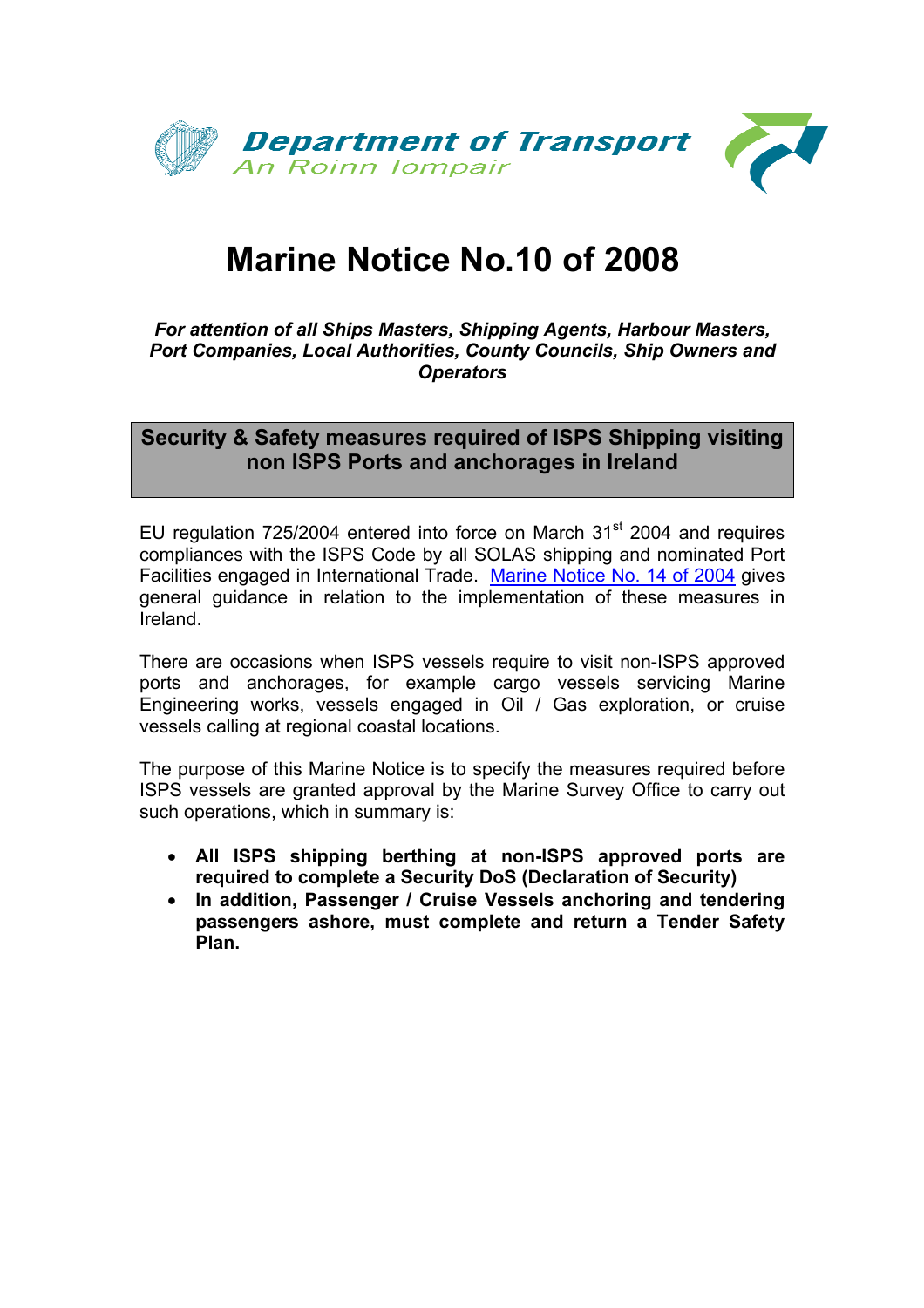## **Non-ISPS Approved Port Facilities and Anchorages**

The following applies to all passenger vessels engaged on international voyages and to cargo vessels of 500GT or over engaged on international voyages

#### **Prior Permission to Berth / Anchor**

The Shipping Agent / Vessel's Master must undertake the following, for each port it is intended to visit:

- Notify the MSO, at least 21 days before the planned arrival date, of a vessel's proposal to berth at a harbour or pier, which is not ISPS approved.
- Forward the vessel's specific details to the MSO.
- Arrange to forward the necessary 24 hour pre arrival information (ISPS) Vessels)
- On arrival arrange for the vessel to complete a Declaration of Security (DoS) prior to any disembarkation of Passengers, Cargo, or Crew.

A list of ISPS approved port facilities is on the Department's website.

At non-ISPS approved ports, the DoS must be completed with the local Harbour Master if present, or an Official from the local County Council, in instances where they have jurisdiction of the port.

The MSO will inform the Shipping Agent as to which harbours, piers or anchorages may be used.

The permission of the relevant harbour authorities or owners of piers at which passengers may be landed should be obtained in good time prior to arrival.

The Vessel's Agent must notify the MSO and the Irish Coast Guard (IRCG) of the finalised list of the agreed harbour berthing operations at least one week before arrival.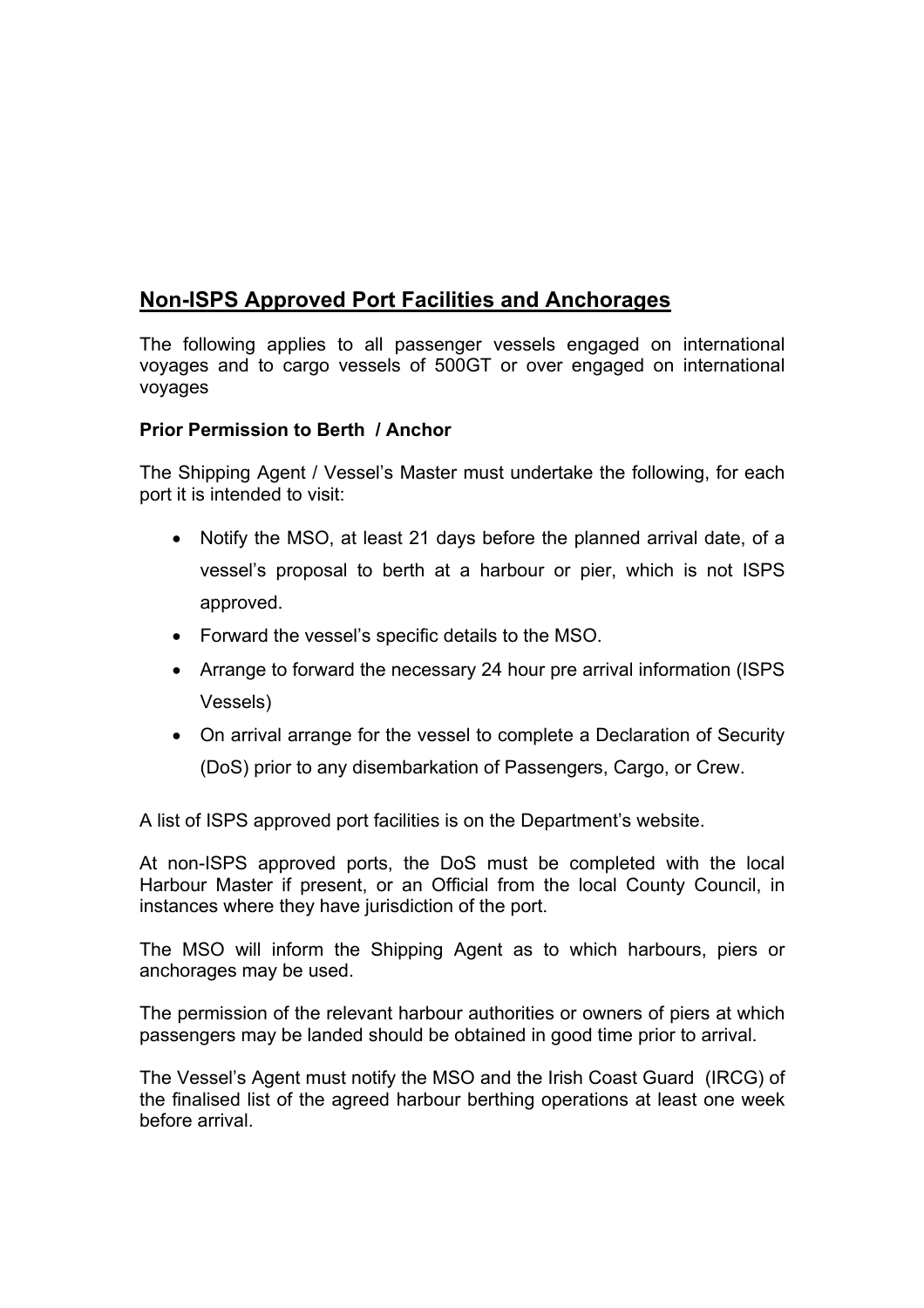#### **Pre Arrival Security Information**

The Pre-Arrival Security Information required from an ISPS vessel is to be provided to the MSO in the prescribed form (available on the Department's website) at least 24 hours in advance of entering a port, via the Harbour Master, or forwarded directly by fax or email to the MSO (mso@transport.ie fax no. 00 353 1678 3409)

#### **Declaration of Security**

The Declaration of Security Form, is available for download from the Department of Transport's Webpage at [www.transport.ie.](http://www.transport.ie/)

A DoS must be completed at each Port visited.

A DoS must be completed by those vessels intending to anchor and conducting tendering operations ashore.

The Ship Security Officer must complete a (DoS) with the Harbour Master or nominated County Council official.

The DoS must define the security requirements and responsibility to be shared between the harbour and the vessel.

The Harbour Master / Council may request input on the security measures to be put in place at their harbour from their local Garda Síochána Crime Prevention Officer.

Each DoS is to be given an individual number as follows:

Harbour Name/###/YEAR, i.e. the name of the harbour or port area, the number of the DoS issued for that harbour or port area, and the year of issue.

Once the security arrangements have been agreed and the DoS has been completed and signed, a copy of the DoS is to be sent by the Harbour Authority to the MSO.

#### **Passenger/Cruise Vessels engaged in Tendering Operations**

In addition to the above security measures, any cruise vessel intending to anchor, and land passengers by ships tenders, must arrange for their Agent / Master to undertake the following actions, for each port it is intended to anchor at:

• Notify the MSO, at least 21 days before the planned arrival date, of a vessels proposal to berth in a harbour or at a pier.